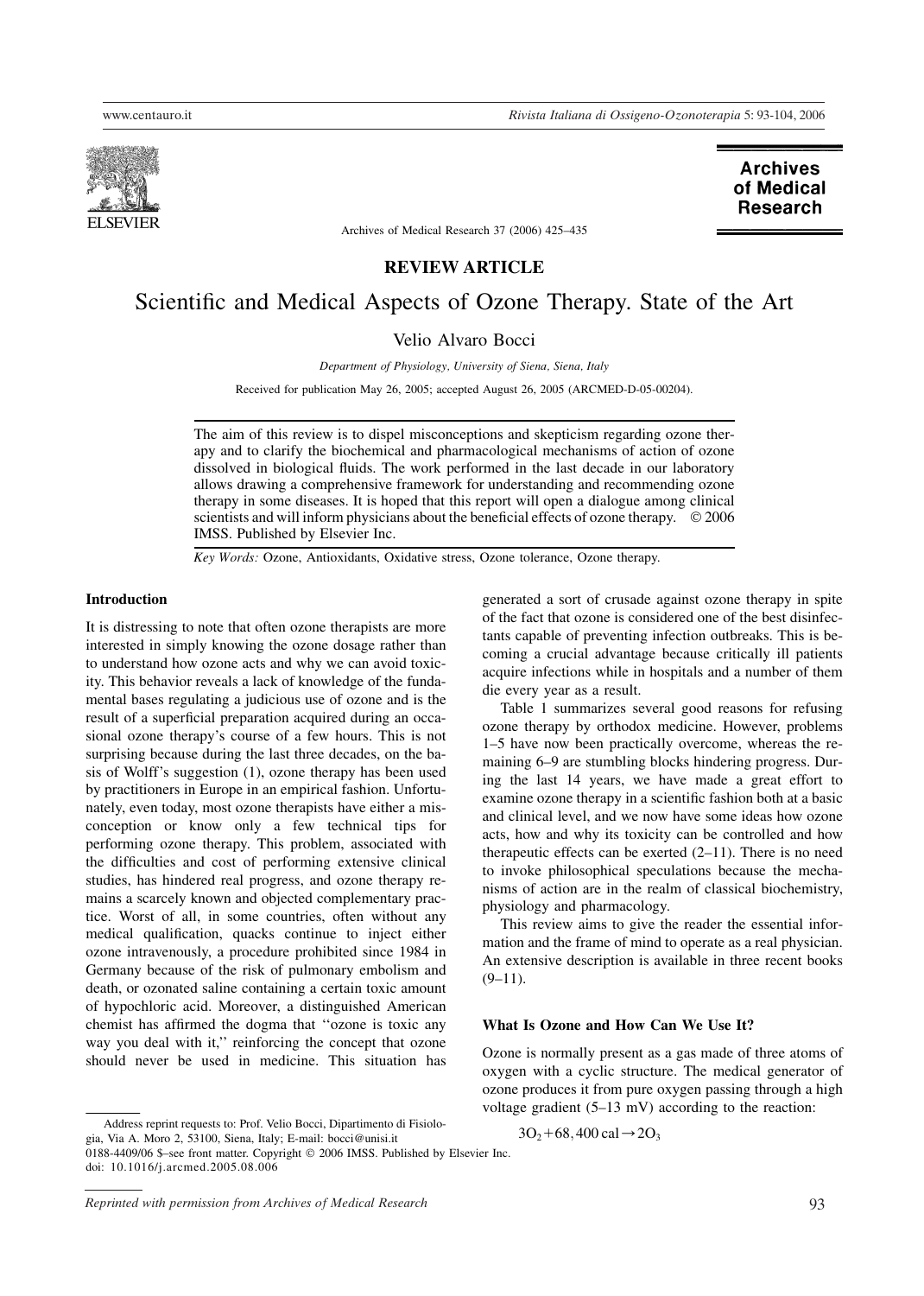*Scientific and Medical Aspects of Ozone Therapy. State of the Art V.A. Bocci*

426 Bocci/ Archives of Medical Research 37 (2006) 425–435

Table 1. Why oxygen ozone therapy has not yet been accepted by orthodox medicine

| 1. Excessive empiricism                                     |
|-------------------------------------------------------------|
| 2. Lack of standardization                                  |
| 3. No precise ozone generator                               |
| 4. Lack of solid scientific biological and clinical data    |
| 5. Ozone toxicity                                           |
| 6. The problem of charlatans                                |
| 7. Lack of regulation and disinterest of health authorities |
| 8. Lack of financial support                                |
| 9. Skeptical and uninformed scientists                      |

Consequently, we always collect a gas mixture comprising no less than 95% oxygen and no more than 5% ozone. Air must be excluded because toxic nitrogen dioxide  $(N_2O_2)$ will be formed as well as ozone and it is imperative that generators are made of high quality, ozone-resistant materials such as stainless steel, neutral glass and Teflon.

Ozone is 1.6-fold denser and 10-fold more soluble in water (49.0 mL in 100 mL water at  $0^{\circ}$ C) than oxygen. Although ozone is not a radical molecule, it is the third most potent oxidant ( $E^{\circ} = +2.076$  V) after fluorine and persulfate. Ozone is an unstable gas that cannot be stored and should be used at once because it has a half-life of 40 min at  $20^{\circ}$ C.

Ozone is a controversial gas because, although it is very useful in the stratosphere by absorbing dangerous B and C ultraviolet radiations, it is toxic for the pulmonary tract in the troposphere, particularly mixed with carbon monoxide  $(CO)$ ,  $N<sub>2</sub>O<sub>2</sub>$  and traces of acids as occurs in photochemical smog.

It must be clear that if we want to use ozone in medicine, we must avoid its toxicity that can be controlled only if we operate cautiously by 1) using a precise ozone generator equipped with a well-standardized photometer, which allows us to determine the ozone concentration in real time, 2) by collecting a precise gas volume with a defined ozone concentration. The total dose is simply calculated by multiplying the ozone concentration with the gas volume. As an example, if we ozonate a blood volume of 225 mL with 225 mL of gas with an ozone concentration of 30  $\mu$ g/mL, the total dose is equivalent to 6.75 mg of ozone. 3) We must know the optimal dose for achieving a therapeutic effect without any toxicity.

At variance with blood, the eyes and the lungs are very sensitive to ozone because they have minimal antioxidant and neutralizing capabilities and therefore ozone should never contact these organs.

# What Is the Behavior and Fate of Ozone after Coming in Contact with Body Fluids?

The essential concepts to bear in mind are the following: a) as any other gas, ozone dissolves physically in pure water according to Henry's law in relation to the temperature, pressure and ozone concentration. Only in this situation

94

does ozone not react and, in a tightly closed glass bottle, the ozonated water (useful as a disinfectant) remains active for a couple of days; b) on the other hand, at variance with oxygen, ozone reacts immediately as soon as it is dissolved in biological water (physiological saline, plasma, lymph, urine):

 $O_3$ +biomolecules  $\rightarrow$   $O_2$ + $O$ 

where atomic oxygen behaves as a very reactive atom. Contrary to the incorrect belief that ozone penetrates through the skin and mucosae or enters into the cells, it is emphasized that, after the mentioned reaction, ozone does not exist any longer.

In order of preference, ozone reacts with polyunsaturated fatty acids (PUFA), antioxidants such as ascorbic and uric acids, thiol compounds with -SH groups such as cysteine, reduced glutathione (GSH) and albumin. Depending upon the ozone dose, carbohydrates, enzymes, DNA and RNA can also be affected.

All of these compounds act as electron donor and undergo oxidation. c) The main reaction:

$$
R\text{-}CH=\text{CH-}R'+O_3+H_2O \rightarrow R\text{-}CH=O+R'-CH=O+H_2O_2
$$

shows the simultaneous formation of one mole of hydrogen peroxide (included among reactive oxygen species, ROS) and of two moles of lipid oxidation products (LOPs) (12).

The fundamental ROS molecule is hydrogen peroxide, which is a non-radical oxidant able to act as an ozone messenger responsible for eliciting several biological and therapeutic effects (13,14). The concept that ROS are always harmful has been widely revised because, in physiological amounts, they act as regulators of signal transduction and represent important mediators of host defense and immune responses.

Presence of traces of  $Fe^{++}$  should be avoided because, in the presence of hydrogen peroxide, via the Fenton's reaction, they will catalyze the formation of the most reactive OH<sup>'</sup> (hydroxyl radical).

$$
\text{Fe}^{++} + \text{H}_2\text{O}_2 \rightarrow \text{Fe}^{+++} + \text{OH}^{\star} + \text{OH}^{\star}.
$$

Interestingly, we (15) have also determined the formation of nitrogen monoxide (NO') in human endothelial cells exposed to ozonated serum. Attention should be paid to the fact that an excess of ROS can lead to the formation of other toxic compounds such as peroxynitrite  $(O=NOO^{-})$ and hypochlorite anion  $(CIO^{-})$ .

Although ROS have a lifetime of less than a second, they can damage crucial cell components and, therefore, their generation must be precisely calibrated to achieve a biological effect without any damage. This can be achieved by regulating the ozone dose (ozone concentration as  $\mu$ g/mL of gas per mL of blood in 1:1 ratio) against the antioxidant capacity of blood that can be measured and, if necessary,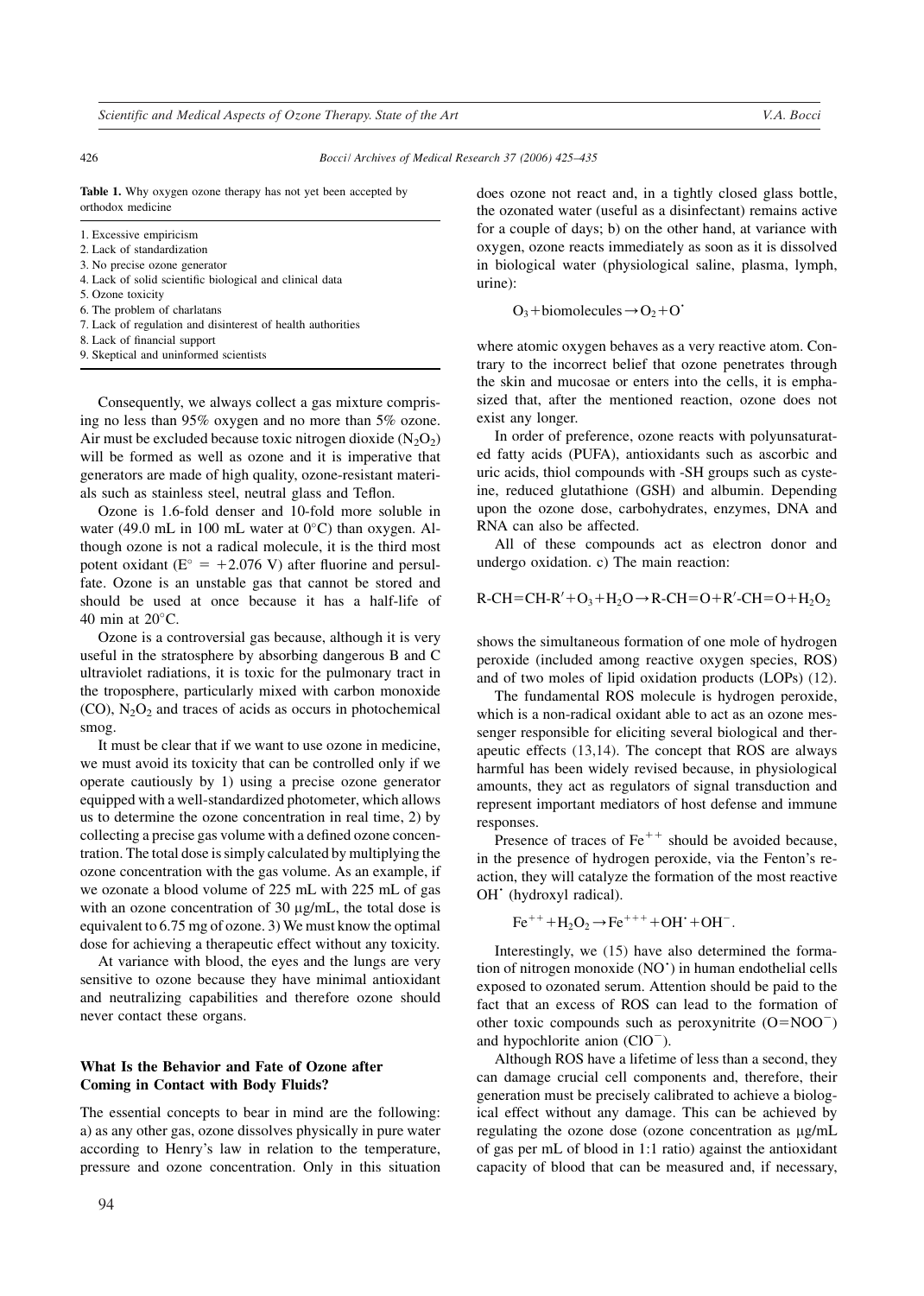strengthened by oral administration of antioxidants before and throughout ozone therapy. d) LOPs production follows peroxidation of PUFA present in the plasma: they are heterogeneous and can be classified as lipoperoxides (LOO'), alkoxyl radicals (LO'), lipohydroperoxides (LOOH), isoprostanes and alkenals, among which are 4-hydroxy-2,3 transnonenal (HNE) and malonyldialdehyde (MDA). Radicals and aldehydes are intrinsically toxic and must be generated in very low concentrations. They are in vitro far more stable (6) than ROS but fortunately, upon blood reinfusion, they undergo a marked dilution in body fluids, excretion (via urine and bile), and metabolism by GSH-transferase (GSH-Tr) and aldehyde dehydrogenases. Thus, only submicromolar concentrations can reach all organs, particularly bone marrow, liver, central nervous system (CNS), endocrine glands, etc., where they act as signaling molecules of an ongoing acute oxidative stress (16).

If the stage of the disease is not too far advanced, these molecules can elicit the upregulation of antioxidant enzymes such as superoxide dismutase (SOD), GSH-peroxidases (GSH-Px), GSH-reductase (GSH-Rd) and catalase (CAT). Interestingly, Iles and Liu (17) have just demonstrated that HNE, by inducing the expression of glutamate cysteine ligase, causes an intracellular increase of GSH, which plays a key role in antioxidant defense. Furthermore, LOPs induce oxidative stress proteins, one of which is heme-oxygenase I (HO-1 or HSP-32) which, after breaking down the heme molecule, delivers very useful compounds such as CO and bilirubin (18). Bilirubin is a significant lipophilic antioxidant and a trace of CO cooperates with NO in regulating vasodilation by activating cyclic GMP.  $Fe^{2+}$  is promptly chelated by upregulated ferritin. The induction of HO-1 after an oxidative stress has been described in hundreds of papers as one of the most important antioxidant defense and protective enzyme. Moreover, LOPs exert a neuroimmunomodulatory effect highlighted by a feeling of well being reported by patients during ozone therapy.

Although it remains hypothetical, it is possible that LOP, throughout the treatments, acting as acute oxidative stressors in the bone marrow microenvironments activate the release of metalloproteinases, of which MP-9 particularly may favor the detachment of staminal cells (11). These cells, once in the blood circulation, may be attracted and home at sites where a previous injury (a trauma or an ischemic-degenerative event) has taken place. The potential relevance of such an event would have a huge practical importance and will avoid the unnatural, costly and scarcely effective practice of the bone marrow collection with the need of the successive and uncertain reinfusion (19).

It is emphasized that submicromolar LOPs levels can be stimulatory and beneficial, whereas high levels can be toxic. This conclusion, based on many experimental data (16), reinforces the concept that optimal ozone concentrations are critical for achieving a therapeutic result: too low concentrations are practically useless (at best elicit a placebo effect), too high may elicit a negative effect (malaise, fatigue) so that they must be just above the threshold level to yield an acute, absolutely transitory oxidative stress capable of triggering biological effects without toxicity.

In conclusion, it must be clear to the reader that the ozonation process either happening in blood, or intradiscal or in an intramuscular site represents an acute oxidative stress. However, provided that it is precisely calculated according to a judicious ozone dosage, it is not deleterious but is actually capable of eliciting a multitude of useful biological responses and, possibly, can reverse a chronic oxidative stress due to aging, chronic infections, diabetes, atherosclerosis, degenerative processes and cancer. Indeed, the ozonotherapeutic act is interpreted as an atoxic but real ''therapeutic shock'' able to restore homeostasis.

# Which Are the Biological Effects Elicited by ROS and LOPs?

The ozonation process is therefore characterized by the formation of ROS and LOPs acting in two phases. This process happens either ex vivo (as a typical example in the blood collected in a glass bottle) or *in vivo* (after an intramuscular injection of ozone) but, while ROS are acting immediately and disappear (early and short-acting messengers), LOPs, via the circulation, distribute throughout the tissues and eventually only a few molecules bind to cell receptors. Their pharmacodynamics allow minimizing their potential toxicity and allows them to become late and long-lasting messengers.

Formation of ROS in the plasma is extremely rapid and is accompanied by a transitory and small ozone dosedependent decrease (ranging from 5 to 25%) of the antioxidant capacity. Importantly, this return to normal within 15–20 min owes to the efficient recycling of oxidized compounds such as dehydroascorbate to ascorbic acid (20).  $H_2O_2$  diffuses easily from the plasma into the cells and its sudden appearance in the cytoplasm represents the triggering stimulus: depending upon the cell type, different biochemical pathways can be concurrently activated in erythrocytes, leukocytes and platelets resulting in numerous biological effects. It must be noted that between the plasma and the cytoplasm compartments there is a gradient and the intracellular  $H_2O_2$  concentration is only about 1/10 of the plasmatic one (21). The rapid reduction to water is operated by the high concentration of GSH, CAT and GSH-Px; nonetheless,  $H_2O_2$  must be above the threshold concentration for activating several biochemical pathways.

Let us now examine how hydrogen peroxide, now universally recognized as one of the main intracellular signalling molecules (13), acts on the different blood cells. The mass of erythrocytes mops up the bulk of hydrogen peroxide: GSH is promptly oxidized to GSSG and the cell, extremely sensitive to the reduction of the GSH/GSSG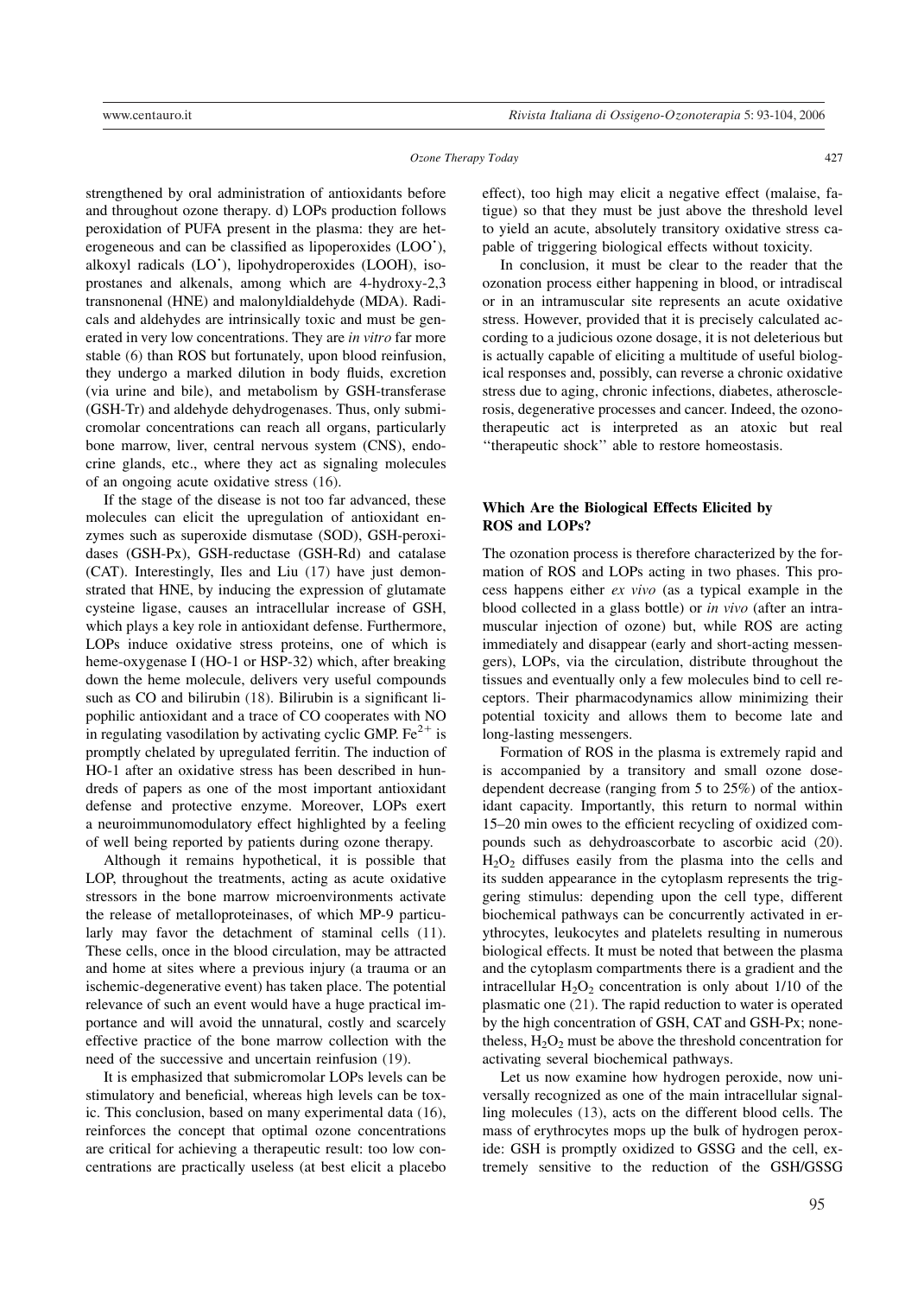ratio, immediately corrects the unbalance by either extruding GSSG or reducing it with GSH-Rd at the expense of ascorbate or of the reduced nicotinamide adenine dinucleotide phosphate (NADPH), which serves as a crucial electron donor. Next, the oxidized NADP is reduced after the activation of the pentose phosphate pathway, of which glucose-6 phosphate dehydrogenase (G-6PD) is the key enzyme. We have determined a small but significant increase of ATP formation (10,11), but whether this is due to the activation of the pentose cycle or to phosphofructokinase or to both remains to be clarified. Moreover, for a brief period the reinfused erythrocytes enhance the delivery of oxygen into ischemic tissues because of a shift to the right of the oxygen–hemoglobin dissociation curve, due either to a slight decrease of intracellular pH (Bohr effect) or/and an increase of 2,3-diphosphoglycerate (2,3-DPG) levels. Obviously, one AHT treatment has a minimal effect and we need to ozonate at least 2.5–4 L of blood within a period of 30–60 days. During this period, LOPs act as repeated stressors on the bone marrow and these frequent stimuli cause the adaptation to the ozone stress during erythrogenesis with upregulation of antioxidant enzymes. As a consequence, a patient with chronic limb ischemia undergoing ozone therapy can have a clinical improvement due to the formation of successive cohorts of erythrocytes progressively more capable of delivering oxygen to his/her ischemic tissues. However, the final improvement is also due to the localized release of NO, CO and growth factors released from platelets and endothelial cells.

Although ozone is one of the most potent disinfectants, it cannot inactivate bacteria, viruses and fungi in vivo because, paradoxically, the pathogens are well protected, particularly inside the cells, by the powerful antioxidant system. Thus, as I proposed a long time ago (22,23), ozone acts as a mild enhancer of the immune system by activating neutrophils and stimulating the synthesis of some cytokines (2,5–7). Once again, the crucial messenger is hydrogen peroxide, which after entering into the cytoplasm of blood mononuclear cells (BMC) by oxidizing selected cysteines, activates a tyrosine kinase, which then phosphorylates the transcription factor nuclear factor  $\kappa$ B (24), allowing the release of a heterodimer ( $p50+p65$ ). This complex moves on to the nucleus and switches on some hundred genes eventually responsible for causing the synthesis of several proteins, among which are the acute-phase reactants and numerous interleukins. In the past, we have measured the release of several cytokines from ozonated blood upon in vitro incubation  $(2-7)$ . Once the ozonated leukocytes return to the circulation, they home in lymphoid microenvironments and successively release cytokines acting in a paracrine fashion on neighboring cells with a possible reactivation of a depressed immune system (25). This process, described as the physiological cytokine response, is part of the innate immune system and helps us to survive in a hostile environment.

During ozonation of blood, particularly if it is anticoagulated with heparin, we have noted an ozone dose-dependent increase of activation of platelets (8,26) with a consequent release of typical growth factors, which will enhance the healing of chronic ulcers in ischemic patients. Whenever possible, the use of heparin as an anticoagulant is preferable to sodium citrate because, by not chelating plasmatic  $Ca^{++}$ , it reinforces biochemical and electric events.

During reinfusion of the ozonated blood into the donor, the vast expanse of the endothelial cells will be activated by LOPs, resulting in an increased production of NO, plasma S-nitrosothiols and S-nitrosohemoglobin (15,27). Whereas NO has a half-life of less than 1 sec, protein-bound-NO can exert vasodilation also at distant ischemic vascular sites with relevant therapeutic effect.

Moreover, on the basis of the phenomenon of ozone tolerance that says the exposure of an organism to a low level of an agent, harmful at high levels, induces an adaptive and beneficial response (28,29), we have postulated that LOPs, by acting as long-distance messengers, can transmit to all organs the information of an acute oxidative stress (10,11). The bone marrow is particularly relevant because it can upregulate antioxidant enzymes during erythrogenesis and allows the release of staminal cells for possibly regenerating infarcted organs. Moreover, the stimulation of the endocrine and central nervous systems may help to understand why most patients during prolonged ozone therapy report a feeling of euphoria and wellness, probably due to an improved metabolism as well as to an enhanced hormonal or neurotransmitter release.

The paradoxical concept that ozone eventually induces an antioxidant response capable of reversing a chronic oxidative stress is common in the animal and vegetal kingdom and there is good experimental evidence (30–34) that this phenomenon is present in the animal and vegetal kingdom. Moreover, it is already supported by our findings of an increased level of antioxidant enzymes and HO-1 during ozone therapy (10,11). It also suggests that a judicious use of ozone, in spite of acting as an oxidant, enhances the antioxidant capacity, which represents the critical factor for overcoming chronic viral infections, ischemia and cell degeneration.

# Which Are the Routes of Ozone Administration?

Table 2 shows that ozone can be administered with great flexibility but it should not be injected intravenously as a gas because of the risk of provoking oxygen embolism, given the fact that the gas mixture contains always no less than 95% oxygen.

So far the most advanced and reliable approach has been the major ozonated AHT because, on the basis of the patient's body weight, a predetermined volume of blood (200–270 mL) can be exposed to an equal volume of gas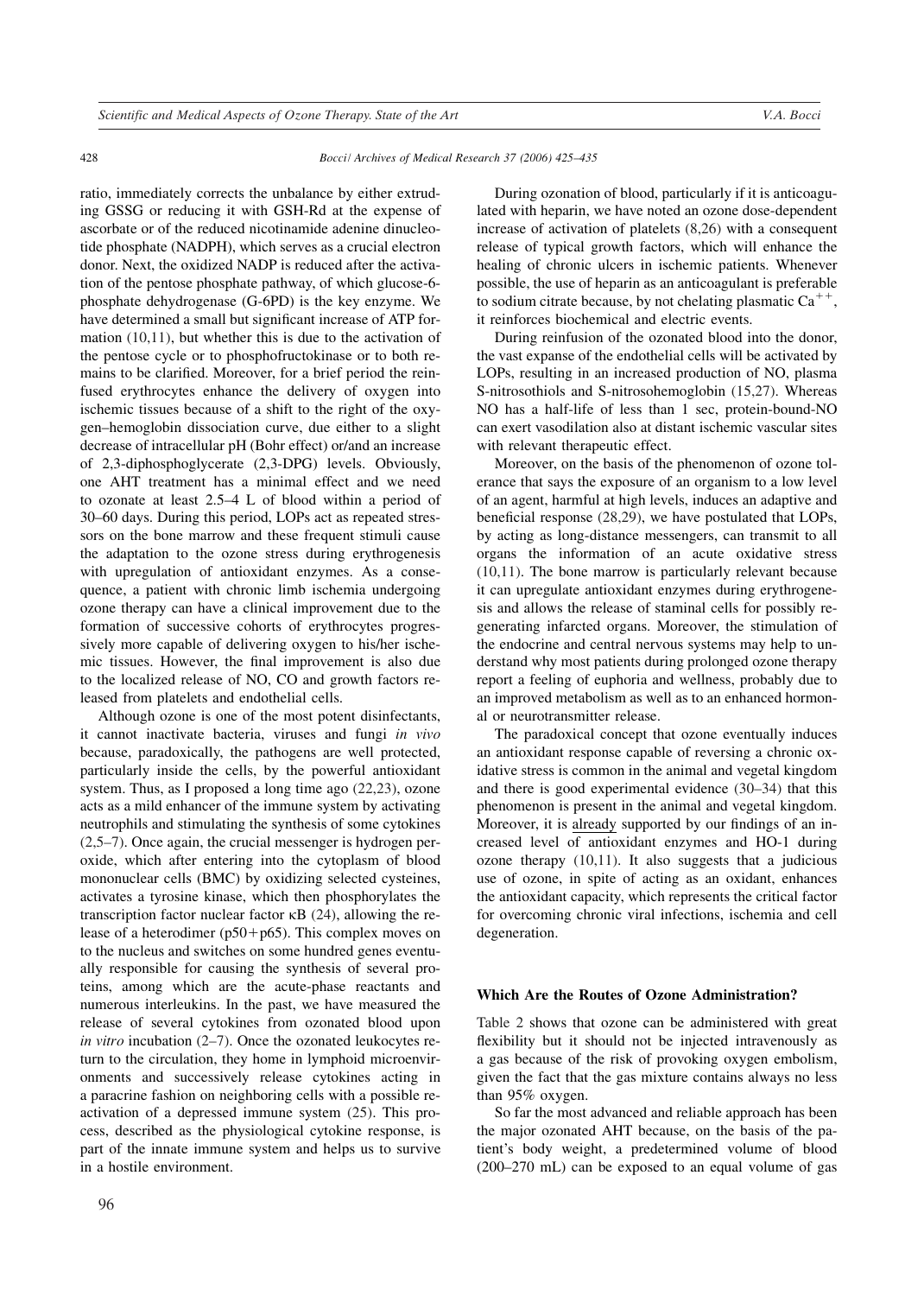Table 2. Routes of ozone administration

| Parenteral                                                                              |  |
|-----------------------------------------------------------------------------------------|--|
| Intravenous, intra-arterial, <sup>a</sup> intramuscular, subcutaneous, intraperitoneal, |  |
| intrapleural, intra-articular, periarticular, myofascial, intradiscal,                  |  |
| intraforaminal, intralesional <sup>b</sup>                                              |  |
| Topical or locoregional                                                                 |  |
| Nasal, tubal, auricular, oral, vaginal, urethral and intrabladder, rectal,              |  |

cutaneous, dental

<sup>a</sup>No longer used for limb ischemia. Hepatic metastasis could be embolized via the hepatic artery.

b Intratumoral or via a fistula.

<sup>c</sup>To be performed during 30–40 sec apnea.

 $(O_2-O_3)$  in a stoichiometric fashion, with the ozone concentration precisely determined. Figure 1 shows a schematic drawing of the components necessary to perform AHT with an ozone-resistant glass bottle (plastic bags must be avoided because they are not ozone resistant and contaminate blood with pthalates and plastic microparticles). Blood, drawn from a cubital vein via a G19 Butterfly needle, is rapidly sucked inside the bottle under vacuum via Segment A. Then a precise volume of gas is delivered via segment B. With gentle mixing to avoid foaming, ozonation of blood is completed in 5–10 min and the ozonated blood is reinfused, via suitable tubing with blood filter, into the donor in about 15 min. This simple, inexpensive (all the necessary disposable material costs about 12 US\$) procedure has already yielded therapeutic results in vascular diseases superior to those achieved by conventional medicine. Moreover, the therapeutic modalities, until now restricted to major AHT and to the empirical and imprecise rectal insufflation of gas (11), have been extended: they include the quasi-total body exposure to  $O_2-O_3$  (35) and the extracorporeal blood circulation against  $O_2-O_3$  (36). The latter procedure is rather invasive because blood collected from a vein circulates through an ozone-resistant gas exchanger and, with the help of a peristaltic pump, returns to the circulation via a contralateral vein. On the other hand, the partial cutaneous exposure to oxygen-ozone does not need any venous puncture and, owing to the vast expanse of the skin, allows a generalized and beneficial effect. Clearly, today we can select the most suitable method for different pathologies, their stage and the patient's condition.

A discussion on its own is needed for the minor AHT, which basically consists of withdrawing 5 mL of blood to be immediately and vigorously mixed for 1 min with an equal volume of  $O_2-O_3$  at an ozone concentration ranging between 80 and 100 mg/mL of gas per mL of blood. It has been extensively described in Bocci (11). The strongly oxidized blood, including the foam, is promptly injected into the gluteus muscle without the need of any anesthetic. As an unspecific immunomodulatory approach, I have used this treatment since 1953 and, during the last two decades, several ozone therapists have successfully treated herpetic infections (for review, see Reference 11). I have speculated that blood infiltrated into the muscular tissue will undergo coagulation due to platelet and prothrombin activation.



Figure 1. Schematic drawing of the components necessary to perform the ozonated autohemotherapy with an ozone-resistant glass bottle under vacuum.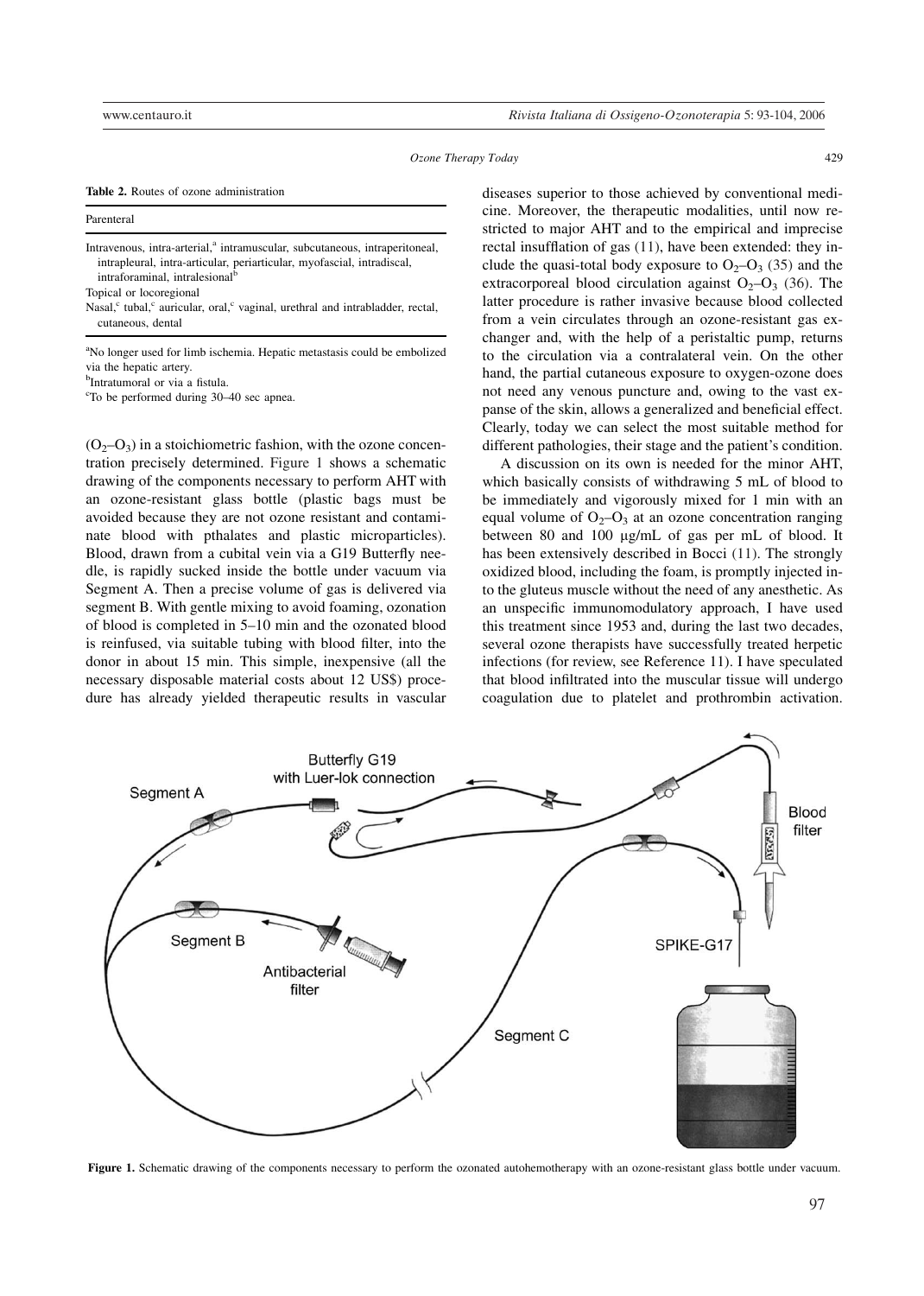Although patients rarely report a slight swelling and pain at the injection site, a mild sterile inflammatory reaction may take place with infiltration of monocytes and neutrophils scavenging denatured proteins, lysed erythrocytes and apoptotic cells. If plama contains some free virions (HCV, HBV, HHV, HIV and so on), these will be inactivated by the high ozone concentration and may act as an autovaccine. At the same time a moderate release of cytokines will modulate the physiological response (25), and the abundance of heme will upregulate the synthesis of both antioxidant enzymes and oxidative stress proteins, particularly of heme oxygenase I. It is wonderful that such a simple and autologous treatment can act as a powerful enhancer of several biological responses.

A variant and unnecessarily complicated procedure proposed in the 1990s consists of treating a similarly small volume of citrated blood with ozone, ultraviolet light (obviously generating more ozone and ROS) and heat  $(42.5^{\circ}C)$ for 3 min. To my knowledge, without clarifying the rationale of using three physicochemical stresses, this method appears superfluous because ozone, as an oxidizer, is more than enough and the addition of other stresses makes the interpretation of the response very difficult. A first pilot study by Garber et al. (37) testing this technique in HIV patients was badly conceived and showed neither toxicity nor efficacy, but it has amply discredited the use of ozone. This approach has been subsequently used in patients with either vasculitis (38) or advanced chronic heart failure (39). As might be expected, two biological studies (40,41) have shown the possibility of controlling a chronic oxidative

stress (33) and of activating regulatory T cells for downregulating a chronic inflammation. In conclusion, while I am not using this variant, I systematically couple the major and minor AHT as above described in all patients because I have noticed a potentiation of the biological and therapeutic effects. My opinion is that only by using a double-focused approach (it is less expensive than the variant minor AHT), able to simultaneously expand the interaction of ozonated messengers with both blood and muscular tissue, one can achieve a more rapid and intense therapeutic efficacy.

On the basis of experimental data obtained during the last decade (3–11) and on the average antioxidant capacity of human blood, we have determined the so-called 'therapeutic window,' that is the range of ozone concentrations (expressed as  $\mu$ g/mL of gas per mL of blood) within which ozone can exert therapeutic effects without toxicity with regard to major AHT. The range is surprisingly wide: 10–15  $\mu$ g/mL as a minimum and 80  $\mu$ g/mL as a maximum. Above 90  $\mu$ g/mL, an incipient hemolysis (4–5%) warns about toxicity. The threshold level varies between 15 and 20  $\mu$ g/mL, depending upon the individual antioxidant capacity. The scheme presented in Figure 2 is meant to illustrate the breadth of action expressed by the ozonated blood throughout the whole organism.

It is clear that the ozone oxidative activity is efficiently counteracted by the wealth of plasmatic and intracellular antioxidants so that an ozone concentration of  $5-10 \mu g/mL$ per mL of blood is practically neutralized: only a trace of ROS and LOPs become detectable and therefore, at this very low level of ozonation, AHT may only have a placebo



Figure 2. Ozonated blood, after reinfusion into the donor patient, is distributed throughout the whole organism. Erythrocytes continue to circulate in the vascular system delivering more oxygen into ischemic areas while leukocytes, migrated through post-capillary venules into various organs, slowly induce an immune response. Platelets will release their hormonal contents into the blood and will disappear. The reinfused LOPs undergo dilution into about 3 L plasma and 9–11 L interstitial fluid but will deliver the message of an acute oxidative stress to the whole body.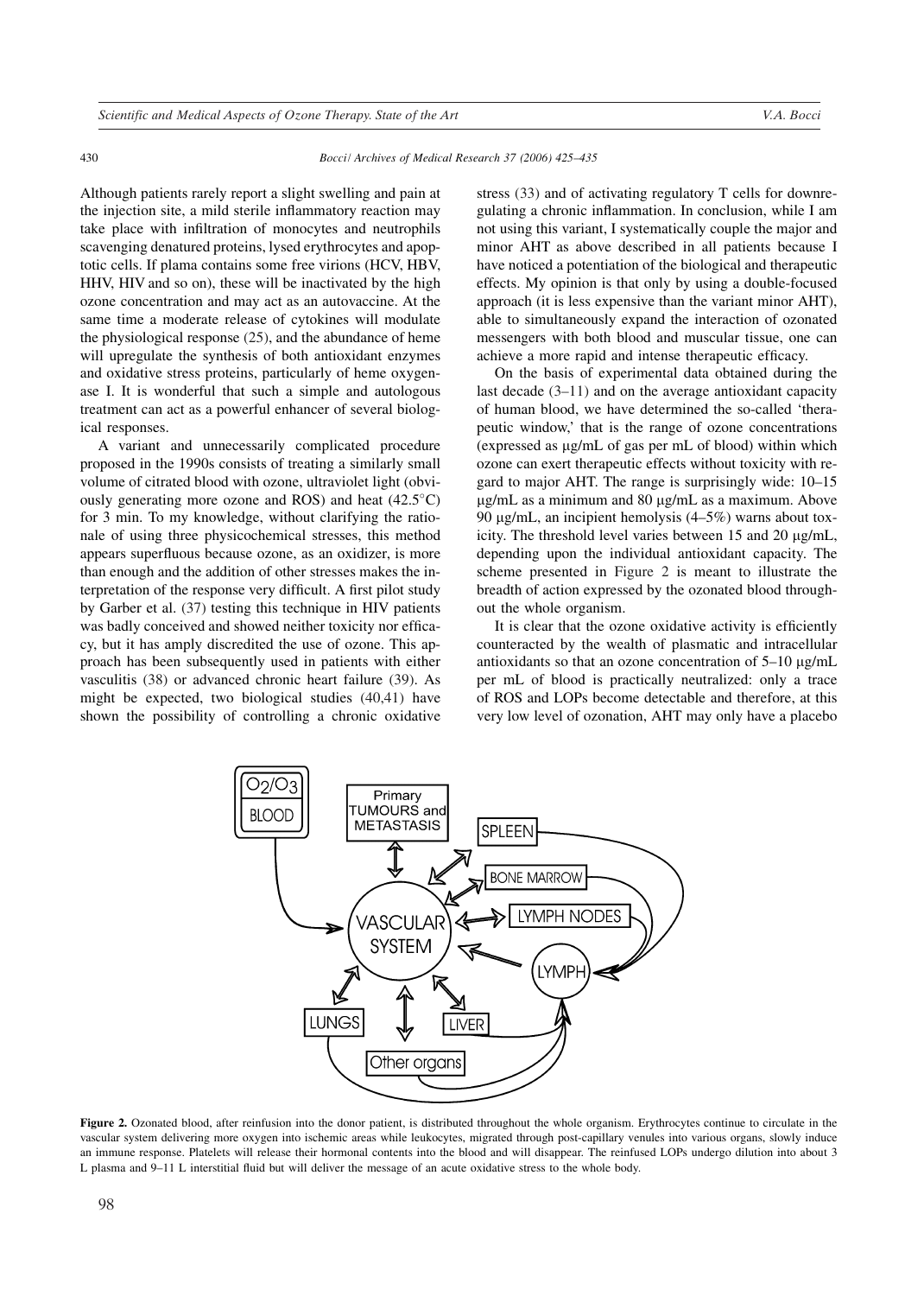effect. As we are particularly conscious of ozone toxicity, we always apply the strategy ''start low go slow'' and, depending on the stage of the disease and the patient's condition, we usually scale up the concentrations from 15, then 20, 30 and 40 µg/mL, and more when necessary, during the 1st, 2nd, 3rd and 4th weeks, respectively. By using this strategy, after many thousands of autotransfusions, we have never recorded any acute or chronic toxicity. The venous puncture is usually well tolerated because it is performed with a G19 Butterfly needle (quite suitable for withdrawing blood into the glass bottle under vacuum) that remains inserted throughout the 35–40 min treatment. However, a small percentage of women have a very poor venous access: in this case we can select one of the following three options: rectal insufflation of gas, body exposure to gas, or the slow infusion into a visible vein on the hand dorsum, via a G25–27 needle, of an isotonic glucose solution containing a final concentration of 0.03–0.06% (8.8–17.6 mM) hydrogen peroxide (11,14). This last approach cannot be as effective as the classical ozonated AHT, but it is useful. We absolutely discourage the use of ozonated saline because it contains sodium hypochlorite and can cause phlebitis (14).

Normally we perform the treatment bi-weekly but, if necessary, we can do it every day or even three times daily.

### When Ozone Therapy Should Be Used?

Whenever orthodox medicine fails to solve the medical problem, the physician has the duty to fully inform the patient of all valid options available before beginning ozone therapy. I dislike antagonizing ozone therapy to orthodox medicine because I believe that there is only good medicine, which is the one that is able to cure the patient.

So far our experience is ample only for chronic limb ischemia (11,42–45), cutaneous chronic ulcers due to ischemia and diabetes (10,11), and in the atrophic form of age-related macular degeneration (ARMD) (11). In chronic limb ischemia, the orthodox treatment is performed by prostanoid infusions, but the benefit is inferior and far more expensive than ozone therapy. Ozone therapy really helps about 70% of the ARMD (dry form) patients (11) because there is no other conventional option. The neovascular, exudative (or wet form) must be first treated with photodynamic therapy (46) or radiation (47) or with other experimental approaches based on blocking the activity of extracellular vascular endothelial growth factor (48).

I will then enumerate other pathologies where ozone therapy can be proficiently combined with orthodox therapies: 1) Acute and chronic infectious diseases, particularly due to antibiotic or chemoresistant bacteria, virus and fungi (11). Even parasitic infections such as giardiasis and cryptosporidiosis have been treated in children by Cuban physicians after administration of ozonated oil (11). 2) Osteomyelitis, pleural empyema, peritonitis, abscesses with fistulae, bed sores, chronic ulcers, diabetic foot, burns, insect and jellyfish stings, infected wounds, onychomycosis and candidiasis. These infections, often supported by antibiotic-resistant bacteria, like methicillin-resistant Staphyloccocus aureus and poor penetration of antibiotics into infected areas, are responsible for too many cases of death occurring in hospitals of even the most advanced countries. In such cases, ozonated AHT associated with the topical application of ozonated olive or sunflower oils allows a rapid disinfection and enhances healing tremendously. Unfortunately, the use of ozonated oils is hardly known and a detailed description of their preparation, application and results is reported in my most recent book (11). It is most interesting that ozone, an unstable gas, can be stably trapped as an ozonide between a double bond of a PUFA:  $-(CH_2)<sub>7</sub>-O<sub>3</sub>-(CH_2)<sub>7</sub>CH<sub>3</sub>$ . When the ozonated oil is layered over the ulcer's exudate at the oil-water interface, the ozone moves slowly into the water and, by reacting with biomolecules, generates a steady flow of  $H_2O_2$ . The effects of sterilization and improved oxygenation are responsible for the accelerated cicatrization. In comparison to pharmaceutical creams often containing useless antibiotics and growth factors, once ozonated oil is known and used, it will be extremely beneficial to millions of patients. 3) Herpetic infections (HHVI and II), herpes zoster and papillomavirus infection. The modality of the intramuscular injection of minor ozonated AHT, used as an autovaccine and associated with the topical therapy with ozonated oil, is very effective in preventing relapse of herpetic infections. This approach, particularly when used in combination with the acyclovirs, can cure herpetic infections in the majority of patients (11). It must be mentioned that a new vaccine can significantly reduce the incidence of herpes zoster infection and post-herpetic neuralgia (49). Chronic hepatitis-C and HIV infections, whenever possible, must be basically treated with either  $PEG\text{-interferon alpha} + \text{ribavirin or highly active anti-ret-}$ roviral therapy, respectively, because these drug combinations usually lower the viral load rapidly. However, ozone therapy could be simultaneously performed as a useful adjuvant treatment (11). 4) Autoimmune diseases (multiple sclerosis, rheumatoid arthritis, Crohn's disease): results with AHT seem encouraging but are anecdotal. 5) Other chronic ischemic diseases (cerebral and heart ischemia). Ozone therapy exerts beneficial effects because it can a) increase oxygen, glucose and ATP delivery within ischemic tissues, b) enhance neoangiogenesis and possibly facilitate the implantation of bone marrow stem cells, which can provide neovascularization and tissue regeneration, c) induce the preconditioning phenomena by upregulating the expression of antioxidant enzymes and heme oxygenase I and d) trigger a neurohumoral response for improving quality of life. Our preliminary study (11) in endstage cardiopathic patients, when either transplantation or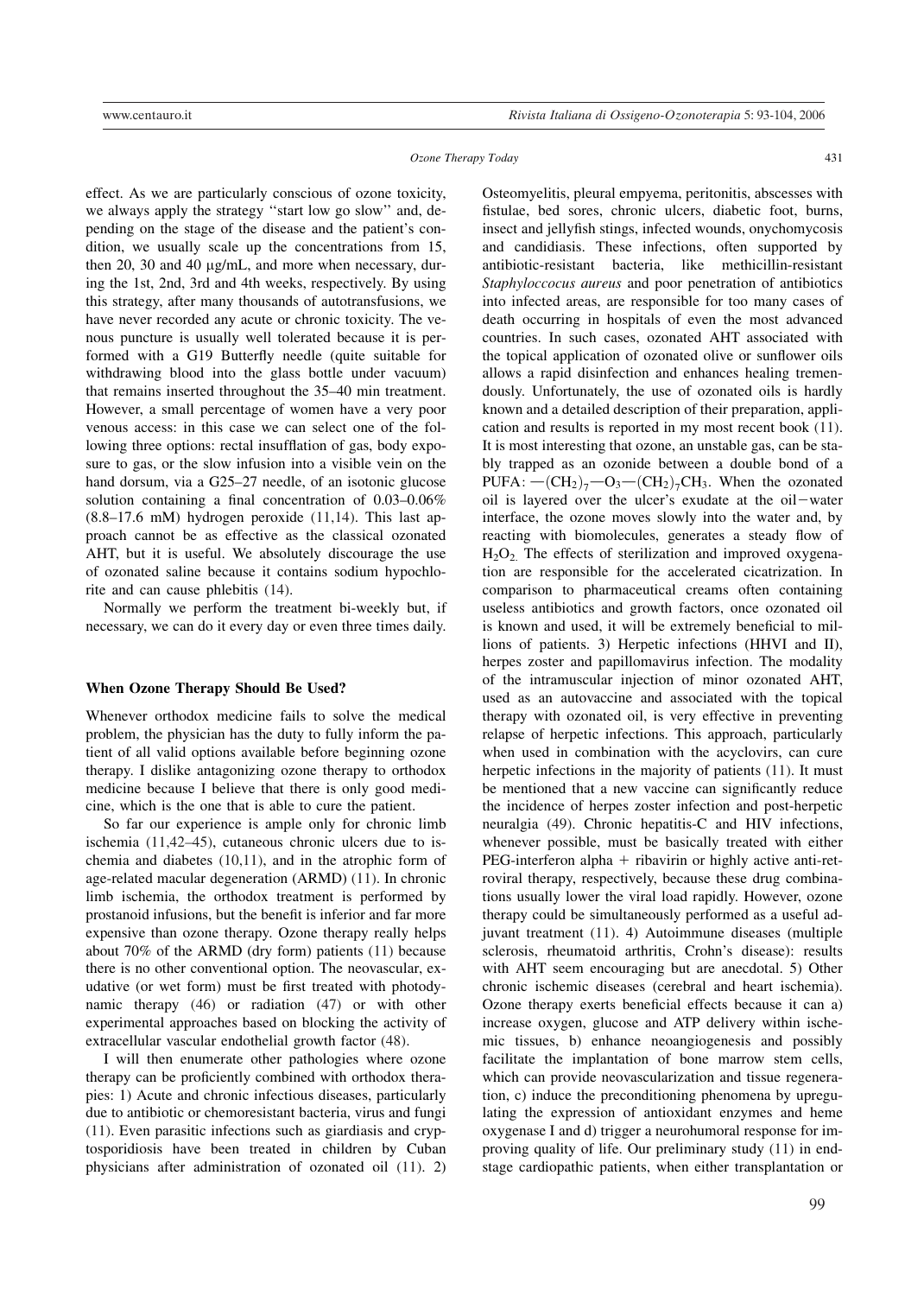surgical revascularization was no longer feasible, has already shown that ozone therapy combined with the conventional best medical therapy can improve a gloomy prognosis. 6) Degenerative disorders: AHT helps patients in the early phase of senile dementia. On the other hand, it is rarely and minimally useful in diabetic retinopathy, retinitis pigmentosa, sudden hearing loss and chronic tinnitus. 7) Pulmonary diseases: emphysema, asthma, chronic obstructive pulmonary disease (COPD) and acute respiratory distress syndrome. COPD is becoming the fourth cause of death in spite of orthodox therapy based on the inhaled combination of corticosteroids plus long-acting  $\beta$ 2-agonists and antibiotics, when necessary (50). Unfortunately these drugs, if prolonging the patient's life, do not arrest the progression of the disease. The rationale for using ozone therapy is briefly based upon a) blood reinfusion, LOPs, present in low concentrations act on the vast endothelial surface and enhance the release of prostacyclin and NO while release of endothelin-1 is depressed (8,15). It is known that the release of NO and S-nitrosothiols represents the physiological mechanism for vasodilation (51,52) and contrasts the release of the anion superoxide, which causes vasoconstriction and deploys negative influences on platelets and endothelial cells. Secondly, the delivery of oxygen in ischemic tissues is enhanced and the progressive increase of antioxidant enzymes and heme oxygenase-1 counteracts the chronic oxidative stress, typical of pulmonary diseases. Moreover, the mild stimulation of the immune system helps to contain recurrent and chronic pulmonary infections. Recently, I have been able to treat advanced COPD patients with very encouraging results demonstrated by a marked improvement of the respiratory parameters and the walking test (11). 8) Terminal nephropathies are progressively worsened by a chronic oxidative stress not yet controllable by orthodox medicine and therefore ozone therapy could stabilize this serious dysfunction and improve the quality of life of these patients (11). 9) In a similar manner, ozonated AHT combined with topical application of ozonated oil is proving to be very useful in the metabolic syndrome well exemplified in patients with type 2 diabetes suffering from chronic ulcers with no tendency to heal (11). There is no doubt that patients prefer ozone therapy to hyperbaric oxygen and local larval (maggot) therapy (53). Needless to say, we must continue to strictly control the glycemic level. 9) Skin diseases (psoriasis, atopic dermatitis): available data seem positive but there are no randomized studies. 10) Chemoresistant metastatic cancer; therapy of cancerrelated fatigue: we have reported (11,54) that a 6-month, biweekly, ozone therapy session in preterminal patients previously heavily treated with chemo- or/and radiotherapy does improve their quality of life but is unable to block cancer progression. On the other hand, ozone therapy may be far more useful immediately after surgery, possibly combined with chemo- or/and radiotherapy. Not only

could it potentiate the effect of the cytotoxic drugs but by inducing the antioxidant response, it could reduce chemotoxicity (55). It is deplorable that oncologists do not want to cooperate and want to apply only their protocols. Meantime, even if survival is moderately prolonged at the cost of a poor quality of life, the mortality remains very high. Peter Boyle, Director of the International Agency for Cancer Research in Lyon, France has communicated that in Europe, in 2004, new cancer cases amounted to 2.9 million with over 1.7 million deaths. These impressive numbers indicate that the war on cancer remains wide open and that a skeptical attitude against the use of ozone therapy is unjustified. 11) Orthopedic diseases (the problem of backache): the direct intradiscal injection of oxygen-ozone is a great success in about 75% of patients (11,56) and is one of the few modern techniques able to solve the problem of a hernial disc with a mini-invasive approach. The indirect procedure that I defined as a "chemical acupuncture" consists of injecting 10-20 mL of gas into the paravertebral muscle corresponding to the metameres of the disc; it is also effective in about two thirds of patients but, in this case, the mechanism of action is linked to the activation of the antinociceptor system. The gas injection appears also effective in alleviating osteoarthrosis and several other joint–tendinitis affections. 12) Chronic fatigue syndrome and fibromyalgia: AHT has been found beneficial in the majority of patients (11). 13) Dentistry and stomatology: ozone has been found very useful for treating primary root carious lesions (57). Moreover, local application of ozonated oil in aphthous ulcers (cold sores) occurring on the tongue, lips and cheeks of many people allows an extremely rapid healing and disappearance of pain (11). 14) Emergency situations such as those occurring after extensive trauma, burns, acute peritonitis and toxic sepsis often lead to multiple organ failure and death. The combination of the best orthodox therapy with three to four daily mild ozonated major AHT can prevent or reduce the worsening of the metabolic impairments and reduce mortality. Moreover, patients waiting for organ (particularly heart) transplantation may improve resistance to infections and immunesuppression (due to anesthesia and surgery) if they could undergo six to eight major and minor AHTs presumably during 6–15 days before surgery. During heart transplantation, organs such as the brain and kidneys may be damaged by the ischemia reperfusion syndrome that can be attenuated by previous adaptation to oxidative stress. A similar concept could be adopted for scheduled complex operation or application of joint implants. This sort of prophylactic ozone therapy, with little effort and expense, may reduce the risk of infections, shorten the hospitalization and save money. However, the implementation of the prophylactic ozone therapy remains a dream in so far as World Health Authorities remain aloof and entangled in economic and political problems.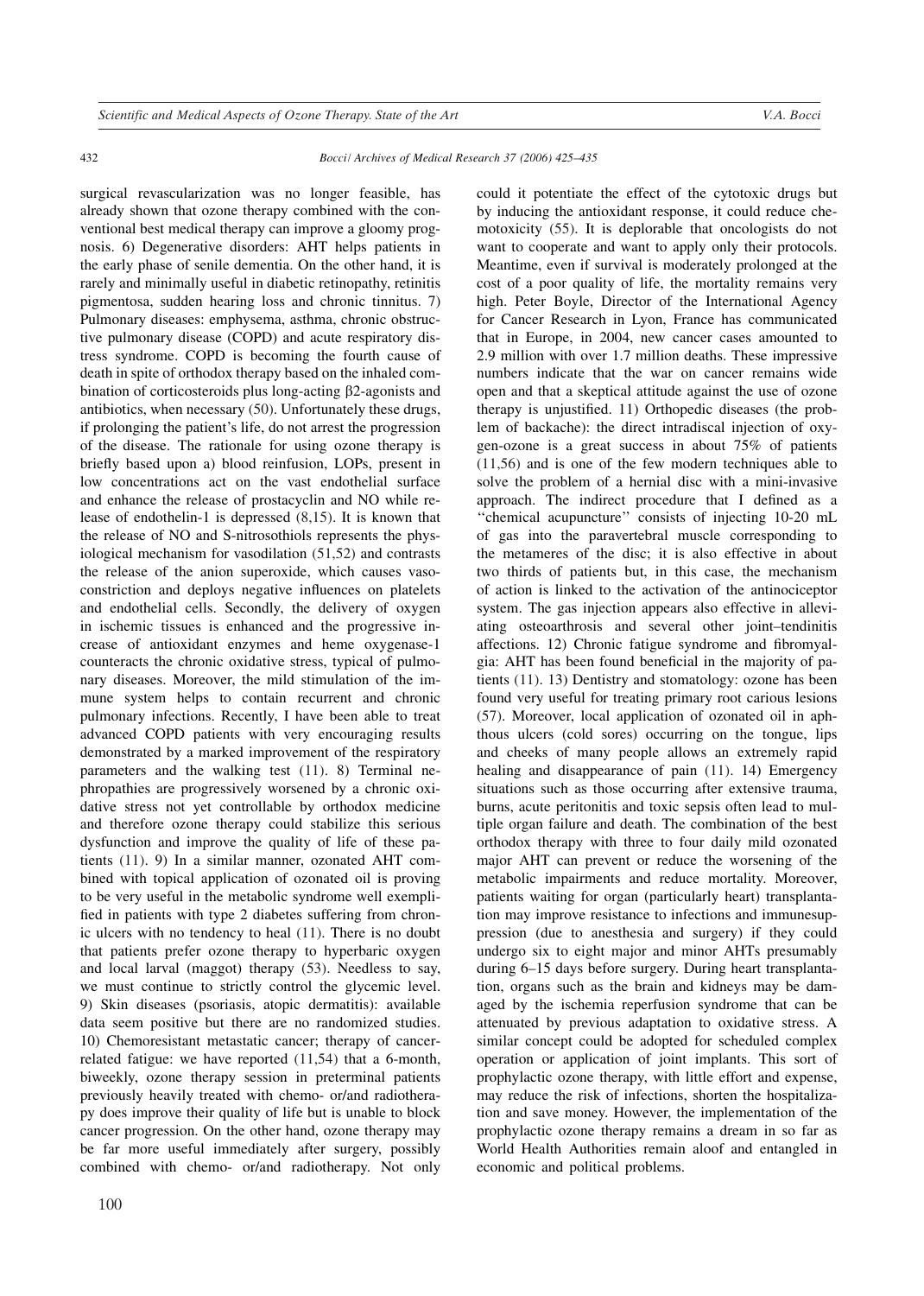# Hyperbaric Oxygen Therapy (HOT) and Ozone Therapy

It appears relevant to briefly clarify the validity and scopes of these two different approaches. In the hyperbaric chamber, the breathing of pure oxygen at 2.6 atmospheres greatly increases the solubilization of oxygen in the plasma (about 5 mL/dL) so that the dissolved oxygen is sufficient to satisfy the cellular requirements even in ischemic tissues. That is the reason why patients with chronic limb ischemia, or with diabetic foot, or ARMD often undergo HOT. Unfortunately, this is only a palliative treatment because, after 2 h, as soon as the patient comes out of the chamber, hypoxia resumes in the ischemic areas and the therapeutic effect is minimal and temporary. On the other hand, during ozone therapy, while the hyperoxygenation of the reinfused blood has a negligible relevance, the ozone triggers a series of biological mechanisms that lead to normalizing the delivery of oxygen for several days with consequent therapeutic effects. Two excellent reviews (58–59) clarify the exclusive role of HOT in air embolism, decompression sickness, CO-poisoning and clostridial myonecrosis but, regrettably, do not examine the relevance of ozone therapy. Indeed, they objectively report that HOT may be useful in chronic limb, heart and cerebral ischemia, autoimmune colitis, sickle cell anemia, chronic osteomyelitis, ARMD, diabetic foot, thermal burns, extensive chronic ulcers and bed sores, but the actual evidence is flawed and anecdotal. All of these latter conditions can instead greatly benefit by the use of parenteral (and when necessary topical) ozone therapy because the multiple mechanisms of action of ozone can correct pathologies linked to ischemia, infections, delayed healing and chronic oxidative stress (reviewed in Reference 11). In conclusion, both HOT and ozone therapy are important, but it is necessary to understand that their respective field of application is different and each approach must be used profitably only in selected pathologies.

# Conclusions and Perspectives

I often ask myself if ozone therapy is obsolete or worthwhile being pursued. Our many treated patients answer for me and they loudly say that it is very beneficial. The compliance is excellent and the patients, as soon as the therapeutic effect declines, ask for a new cycle. This is an excellent proof that provided we are using judicious ozone concentrations, there is neither acute nor chronic toxicity. It has been unfortunate that, in the past, the direct intravenous injection of the gas, now prohibited, and misuse of ozone by incompetent quacks has generated the dogma that ozone is toxic and should not be used in medicine. This concept is wrong and has also been based first on non-physiological studies (60) performed in washed erythrocytes, hence unprotected by the plasma antioxidants and second, in not recognizing the profound difference between the endogenous chronic oxidative stress, occurring every day

during a lifetime or during a chronic disease, and the calculated, extremely brief and exogenous oxidative stress that we induce on blood by using a precise and small ozone dose. We know that any drug, depending upon its dosage, can be either therapeutic or toxic. The following elementary observation is even more compelling: the normal glucose concentration in the plasma ranges between 0.7 and 1 mg/mL and is essential for survival. However, when this concentration falls below 0.4 mg/mL, the consequent hypoglycemic coma can be deadly. On the other hand, if the glucose concentration remains constantly above 1.3 mg/mL, it induces the metabolic syndrome, as is well exemplified by the current diabetic epidemic. Thus, the dogma about ozone toxicity is futile because, after millions of treatments, we have never observed any acute or chronic toxicity. Moreover, most of the patients report a feeling of wellness.

Needless to say, ozone therapy does not ''cure'' ARMD or other chronic pathologies but, by performing the maintenance therapy, it does improve the condition and maintain a good quality of life. On the other hand, even orthodox medicine, with the exception of several infectious diseases thanks to antibiotics, antivirals, antibodies and vaccines and far less frequently of cancer thanks to surgery/chemotherapy, is unable to "cure" most human diseases such as atherosclerosis, advanced cancer, diabetes, degenerative, metabolic and autoimmune diseases.

We are certainly not blinded by ozone therapy but the great strides of molecular biology and gene therapy during the last decade have not yet been paralleled by comparable advances in therapeutic innovations and many unforeseen difficulties still have to be overcome (61). I do not want to diminish scientific achievements but simply to point out that we are often unable to predict the pitfalls when new treatments are applied from mice to patients. This is probably one reason for the worldwide boom of complementary medicine, not only in underdeveloped countries but also in the U.S. Patients, as human beings, are often disappointed by the high-tech therapist. Moreover, conventional therapy often has side effects, and about 55,000 Americans may have died as a result of taking the now infamous Vioxx (62,63).

Ozone therapy is capturing increasing attention all over the world, since our studies reported in two books (10,11) have clarified the main biochemical mechanisms of action and the real possibility of taming ozone toxicity. We now have the first comprehensive framework for understanding and recommending ozone therapy in a few diseases as a first choice and in combination with orthodox therapy in many others. Indeed, one important characteristic of ozone therapy is that it can be experimentally verified both at the biochemical and clinical levels.

So far, the most advanced and reliable approach has been the major ozonated AHT but today we also have other technical possibilities and we can select the optimal method for different pathologies. As far as chronic diseases are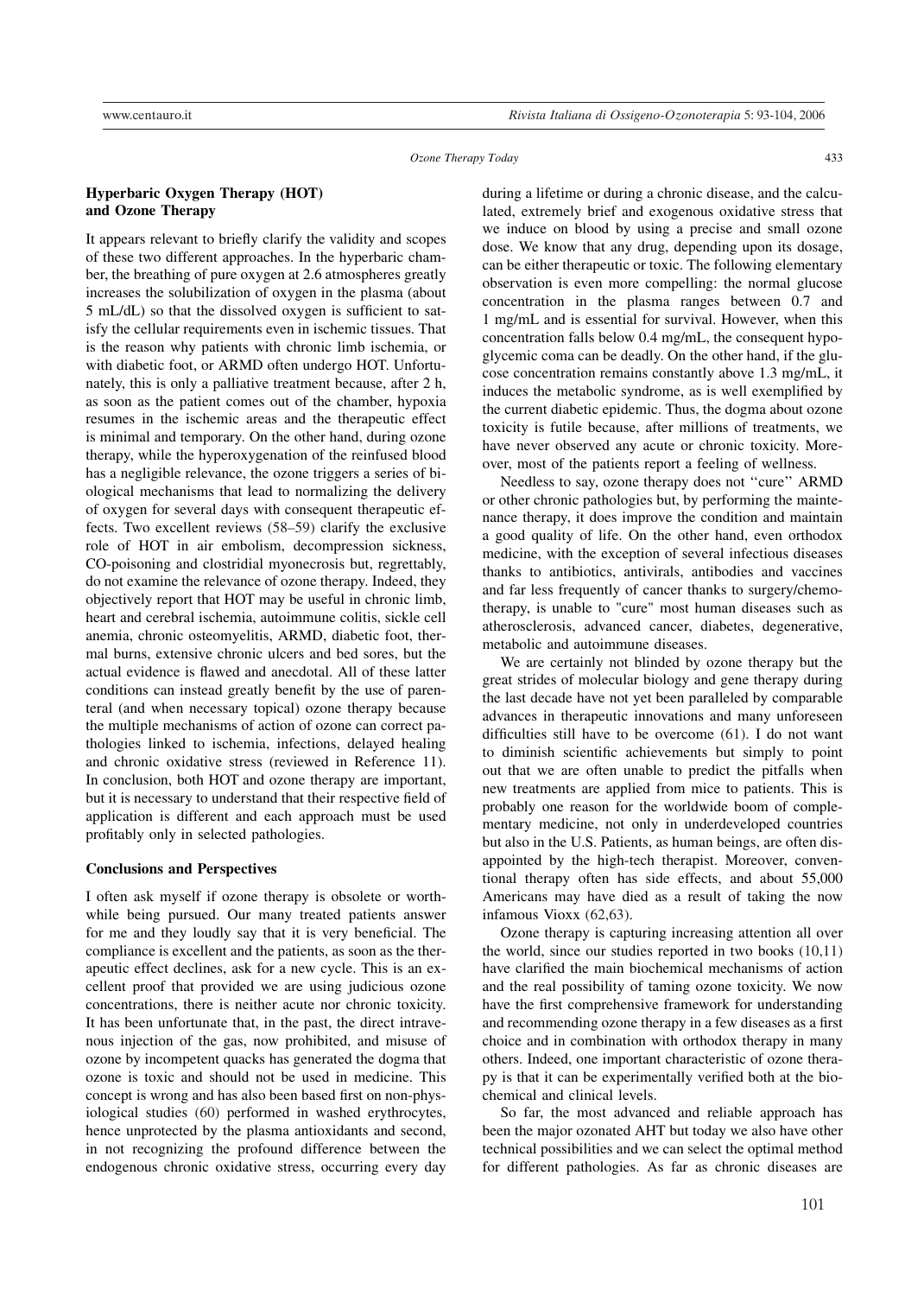concerned, the problem is that official medicine tends to treat symptoms rather than the cause(s) of the disease. Besides the fact that the etiology is too complex or remains obscure, the treatment is often limited and remains unsatisfactory. On the other hand, a simple gaseous molecule like ozone, that probably is even produced in vivo  $(64)$ , by acting on many targets, at least in part can recover functional activities that have gone astray. We have good reasons to believe that the therapeutic power of ozone therapy consists of simultaneously improving circulation and oxygen delivery, in enhancing the release of autacoids, growth factors and cytokines and in reducing the endogenous, chronic oxidative stress. In other words, ozone therapy seems to act as a biological response modifier.

Finally, I cannot omit mentioning some drawbacks. Although the cost of ozone is very low, it represents an impractical drug because it is unstable and cannot be stored in any form. However, by using a portable ozone generator we can perform domiciliary AHT treatments, useful for the elderly and for those patients with chronic diseases. Moreover, rectal insufflation of gas can be easily done by the patient at home, under the ozone therapist's supervision. Topical therapy of chronic ulcers and infectious wounds with ozonated oil is very practical and easy because we have standard and stable preparations. The last, but certainly not the least, problem is the lack of financial support for performing controlled and randomized clinical trials, whose results are critical and urgently needed to prove the validity and atoxicity of ozone therapy in various diseases. Objective results from clinical studies represent the unique possibility of convincing the biased opponents of this approach. The private ozone therapist, or even the small existing national associations, in comparison to the pharmaceutical industries that can register an annual profit of 340 billion dollars, have no financial power and how can an ant compete with an elephant? Really, we do not want to compete with official medicine, but only help patients to regain health.

# Acknowledgments

The English revision and editorial assistance of Mrs. H. Carter is gratefully acknowledged.

### References

- 1. Wolff HH. Die behandlung peripherer durchblutungsstorungen mit ozon. Erfahr Hk 1974;23:181–184.
- 2. Bocci V, Paulesu L. Studies on the biological effects of ozone: 1. Induction of interferon gamma on human leucocytes. Haematologica 1990;75:510–515.
- 3. Bocci V, Luzzi E, Corradeschi F, Paulesu L, Di Stefano A. Studies on the biological effects of ozone: 3. An attempt to define conditions for optimal induction of cytokines. Lymphokine Cytokine Res 1993;12: 121–126.
- 4. Bocci V, Luzzi E, Corradeschi F, Paulesu L, Rossi R, Cardaioli E, et al. Studies on the biological effects of ozone: 4. Cytokine production and glutathione levels in human erythrocytes. J Biol Regulat Homeost Agent 1993;7:133–138.
- 5. Bocci V, Luzzi E, Corradeschi F. Studies on the biological effects of ozone: 5. Evaluation of immunological parameters and tolerability in normal volunteers receiving ambulatory autohaemotherapy. Biotherapy 1994;7:83–90.
- 6. Bocci V, Valacchi G, Corradeschi F, Aldinucci C, Silvestri S, Paccagnini E, et al. Studies on the biological effects of ozone: 7. Generation of reactive oxygen species (ROS) after exposure of human blood to ozone. J Biol Regulat Homeost Agent 1998;12:67–75.
- 7. Bocci V, Valacchi G, Corradeschi F, Fanetti G. Studies on the biological effects of ozone: 8. Effects on the total antioxidant status and on interleukin-8 production. Mediat Inflamm 1998;7:313–317.
- 8. Bocci V, Valacchi G, Rossi R, Giustarini D, Paccagnini E, Pucci AM, et al. Studies on the biological effects of ozone: 9. Effects of ozone on human platelets. Platelets 1999;10:110–116.
- 9. Bocci V. Ossigeno-ozono terapia, Comprensione dei meccanismi di azione. Milano: Casa Editrice Ambrosiana;2000.
- 10. Bocci V. Oxygen-Ozone Therapy. A critical evaluation. Dordrecht, The Netherlands: Kluwer Academic Publishers;2002.
- 11. Bocci V. OZONE. A New Medical Drug. Dordrecht, The Netherlands: Springer;2005.
- 12. Pryor WA, Squadrito GL, Friedman M. The cascade mechanism to explain ozone toxicity: the role of lipid ozonation products. Free Radic Biol Med 1995;19:935–941.
- 13. Halliwell B, Clement MV, Long LH. Hydrogen peroxide in the human body. FEBS Lett 2000;486:10–13.
- 14. Bocci V, Aldinucci C, Bianchi L. The use of hydrogen peroxide as a medical drug. Riv Ital Ossigeno Ozonoterapia 2005;4:30–39.
- 15. Valacchi G, Bocci V. Studies on the biological effects of ozone: 11. Release of factors from human endothelial cells. Mediat Inflamm 2000;9:271–276.
- 16. Dianzani MU. 4-Hydroxynonenal and cell signalling. Free Radic Res 1998;28:553–560.
- 17. Iles KE, Liu R-M. Mechanisms of glutamate cysteine ligase (GCL) induction by 4-hydroxynonenal. Free Radic Biol Med 2005;38: 547–556.
- 18. Snyder SH, Baranano DE. Heme oxygenase: a font of multiple messengers. Neuropsychopharmacology 2001;5:294–298.
- 19. Wollert KC, Drexler H. Clinical application of stem cells for the heart. Circ Res 2005;96:151–163.
- 20. Mendiratta S, Qu Z-C, May JM. Erythrocyte ascorbate recycling: antioxidant effects in blood. Free Radic Biol Med 1998;24:789–797.
- 21. Stone JR, Collins T. The role of hydrogen peroxide in endothelial proliferative responses. Endothelium 2002;9:231–238.
- 22. Bocci V. A reasonable approach for the treatment of HIV infection in the early phase with ozone therapy (autohemotherapy). How inflammatory cytokines may have a therapeutic role. Mediat Inflamm 1994; 3:315–321.
- 23. Bocci V. Autohaemotherapy after treatment of blood with ozone. A reappraisal. J Intern Med Res 1994;22:131–144.
- 24. Baeuerle PA, Henkel T. Function and activation of NF-kB in the immune system. Annu Rev Immunol 1994;12:141–179.
- 25. Bocci V. Roles of interferon produced in physiological conditions. A speculative review. Immunology 1988;64:1–9.
- 26. Valacchi G, Bocci V. Studies on the biological effects of ozone: 10: Release of factors from ozonated human platelets. Mediat Inflamm 1999;8:205–209.
- 27. Frehm EJ, Bonaventura J, Gow AJ. S-nitrosohemoglobin: an allosteric mediator of NO group function in mammalian vasculature. Free Radic Biol Med 2004;37:442–453.
- 28. Goldman M. Cancer risk of low-level exposure. Science 1996;271: 1821–1822.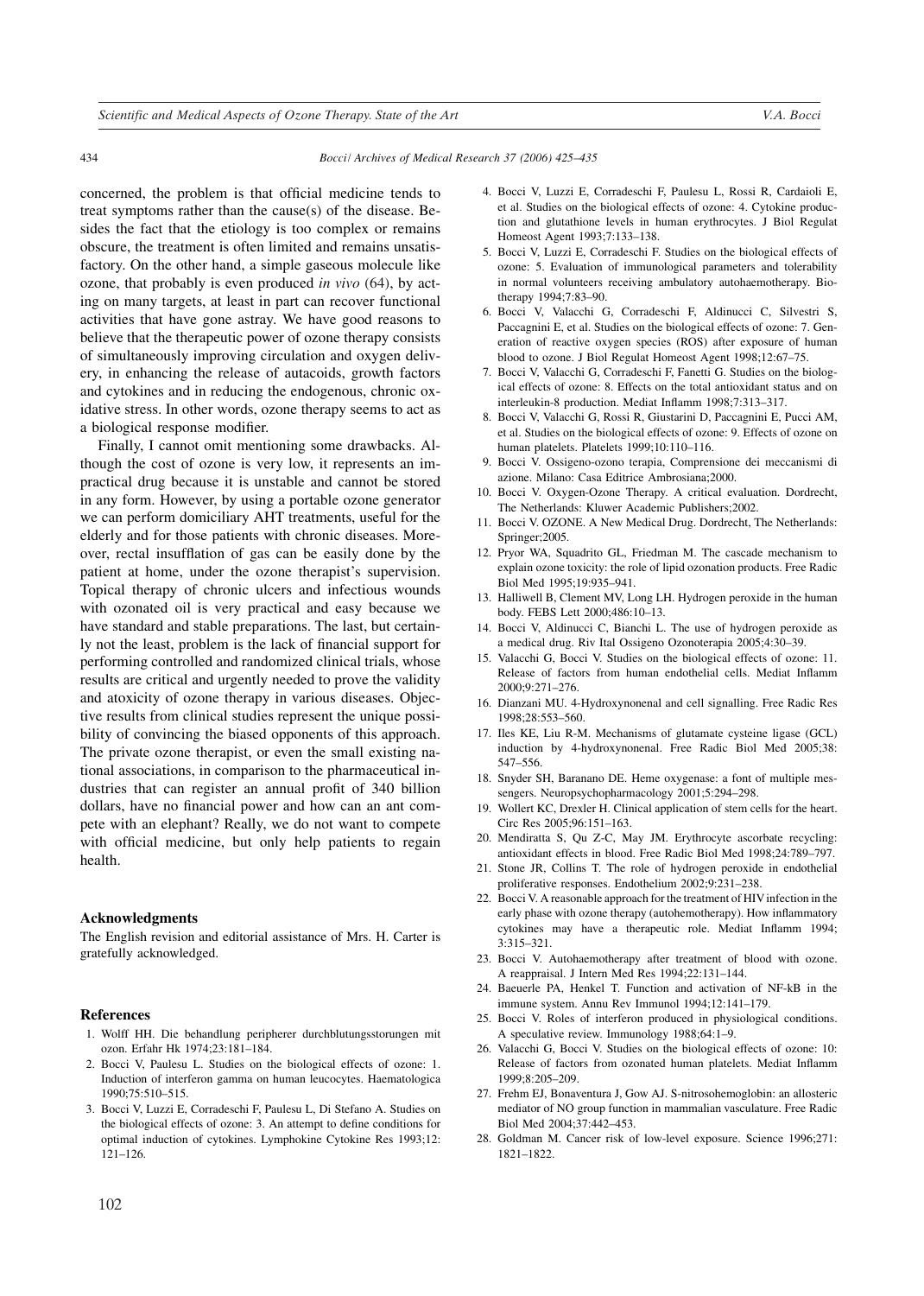- 29. Calabrese EJ, Baldwin LA. Hormesis: U-shaped dose responses and their centrality in toxicology. Trends Pharmacol Sci 2001;22:285–291.
- 30. Bocci V. Does ozone therapy normalize the cellular redox balance? Med Hypotheses 1996;46:150–154.
- 31. Sharma YK, Davis KR. The effects of ozone on antioxidant responses in plants. Free Radic Biol Med 1997;23:480–488.
- 32. Leon OS, Menendez S, Merino N, Castillo R, Sam S, Perez, et al. Ozone oxidative preconditioning: a protection against cellular damage by free radicals. Med Inflamm 1998;7:289–294.
- 33. Barber E, Menendez S, Leon OS, Barber MO, Merino N, Calunga JL, et al. Prevention of renal injury after induction of ozone tolerance in rats submitted to warm ischaemia. Mediat Inflamm 1999;8:37–41.
- 34. Larini A, Bianchi L, Bocci V. The ozone tolerance: I. Enhancement of antioxidant enzymes is ozone dose-dependent in Jurkat cells. Free Radic Res 2003;37:1163–1168.
- 35. Bocci V, Borrelli E, Valacchi G, Luzzi E. Quasi-total body exposure to an oxygen-ozone mixture in a sauna cabin. Eur J Appl Physiol 1999; 80:549–554.
- 36. Bocci V, Di Paolo N. Oxygenation-ozonation of blood during extracorporeal circulation (EBOO). III. A new medical approach, ozone. Science 2004;26:195–205.
- 37. Garber GE, Cameron DW, Hawley-Foss N, Greenway D, Shannon ME. The use of ozone-treated blood in the therapy of HIV infection and immune disease: a pilot study of safety and efficacy. AIDS 1991;5:981–984.
- 38. Cooke ED, Pockley AG, Tucker AT, Kirby JDT, Bolton AE. Treatment of severe Raynaud's syndrome by injection of autologous blood pretreated by heating, ozonation and exposure to ultraviolet light (H-O-U) therapy. Int Angiol 1997;16:250–254.
- 39. Torre-Amione G, Sestier F, Radovancevic B, Young J. Effects of a novel immune modulation therapy in patients with advanced chronic heart failure. J Am Coll Cardiol 2004;44:1181–1186.
- 40. Fadok VA, Bratton DL, Konowal A, Freed PW, Westcott JY, Henson PM. Macrophages that have ingested apoptic cells in vitro inhibit proinflammatory cytokine production through autocrine/paracrine mechanisms involving TGF-b, PGE 2 and PAF. J Clin Invest 1998;101:890–898.
- 41. Tremblay J, Chen H, Peng J, Kunes J, Vu MD, Sarkissian SD, et al. Renal ischemia-reperfusion injury in the rat is prevented by a novel immune modulation therapy. Transplantation 2002;74:1425–1433.
- 42. Tylicki L, Niew GT, Biedunkiewicz B, Burakowski S, Rutkowski B. Beneficial clinical effects of ozonated autohemotherapy in chronically dialysed patients with atherosclerotic ischemia of the lower limbs. Int J Artif Organs 2001;24:79–82.
- 43. Clavo B, Perez JL, Lopez L, Suarez G, Lloret M, Rodriguez V, et al. Effect of ozone therapy on muscle oxygenation. J Altern Compl Med 2003;9:251–256.
- 44. Biedunkiewicz B, Tylicki L, Niewegloski T, Burakoski S, Rutkowski B. Clinical efficacy of ozonated autohemotherapy in hemodialyzed patients with intermittent claudication: an oxygen-controlled study. Int J Artif Organs 2004;27:29–34.
- 45. De Monte A, van der Zee H, Bocci V. Major ozonated autohemotherapy in chronic limb ischemia with ulcerations. J Alt Compl Med 2005; 11:363–367.
- 46. Chan WM, Lam DS, Wong TH, Lai TY, Kwok AK, Tam BS, et al. Photodynamic therapy with verteporfin for subfoveal idiopathic choroidal neovascularization: one-year results from a prospective case series. Ophthalmology 2003;110:2395–2402.
- 47. The AMDRT Research Group. The age-related macular degeneration radiotherapy trial (AMDRT): one year results from a pilot study. Am J Ophthalmol 2004;138:818–828.
- 48. Gragoudas ES, Adamis AP, Cunningham ET, Feinsod M, Guyer DR. Pegaptanib for neovascular age-related macular degeneration. N Engl J Med 2004;351:2805–2816.
- 49. Oxman MN, Levin MJ, Johnson GR, Schmader KE, Straus SE, Gelb LD, et al. A vaccine to prevent herpes zoster and postherpetic neuralgia in older adults. N Engl J Med 2005;352:2271–2284.
- 50. BarnesPJ.Scientific rationale forinhaledcombinationtherapywithlongacting b2-agonists and corticosteroids. Eur Respir J 2002;19:182–191.
- 51. Barnes PJ, Liew FY. Nitric oxide and asthmatic inflammation. Immunol Today 1995;16:128–130.
- 52. Stamler JS. S-nitrosothiols in the blood: roles, amounts and method of analysis. Circ Res 2004;94:414–417.
- 53. Lipsky BA. Medical treatment of diabetic foot infections. Clin Infect Dis 2004;39:S104–S114.
- 54. Bocci V, Larini A, Micheli V. Restoration of normoxia by ozone therapy control neoplastic growth: a review and a working hypothesis. J Alt Compl Med 2005;11:257–265.
- 55. Gonzalez R, Borrego A, Zamora Z, Romay C, Hernandez F, Menendez S, et al. Reversion by ozone treatment of acute nephrotoxicity induced by cisplatin in rats. Med Inflamm 2004;13:307–312.
- 56. Andreula CF, Simonetti L, De Santis F, Agati R, Ricci R, Leonardi M. Minimally invasive oxygen-ozone therapy for lumbar disk herniation. Am J Neuroradiol 2003;24:996–1000.
- 57. Baysan A, Whiley RA, Lynch E. Antimicrobial effect of a novel ozone-generating device on micro-organisms associated with primary root carious lesions in vitro. Caries Res 2000;34:498–501.
- 58. Cianci P. Advances in the treatment of the diabetic foot: is there a role for adjunctive hyperbaric oxygen therapy? Wound Repair Regen 2004; 12:2–10.
- 59. Gill AL, Bell CN. Hyperbaric oxygen: its uses, mechanisms of action and outcomes. Q J Med 2004;97:385–395.
- 60. Goldstein BD, Balchum OJ. Effect of ozone on lipid peroxidation in the red blood cell. Proc Soc Exp Biol Med 1967;126:356–359.
- 61. Couzin J, Kaiser J. As Gelsinger case ends, gene therapy suffers another blow. Science 2005;307:1028.
- 62. Maxwell SRJ, Webb DJ. COX-2 selective inhibitors-important lessons learned. Lancet 2005;365:449–451.
- 63. Beardsley S. Avoiding another VIOXX. Sci Am 2005;292:9–10.
- 64. Babior BM, Takeuchi C, Ruedi J, Gutierrez A, Wentworth P Jr. Investigating antibody-catalyzed ozone generation by human neutrophils. Proc Natl Acad Sci USA 2003;100:3031–3034.